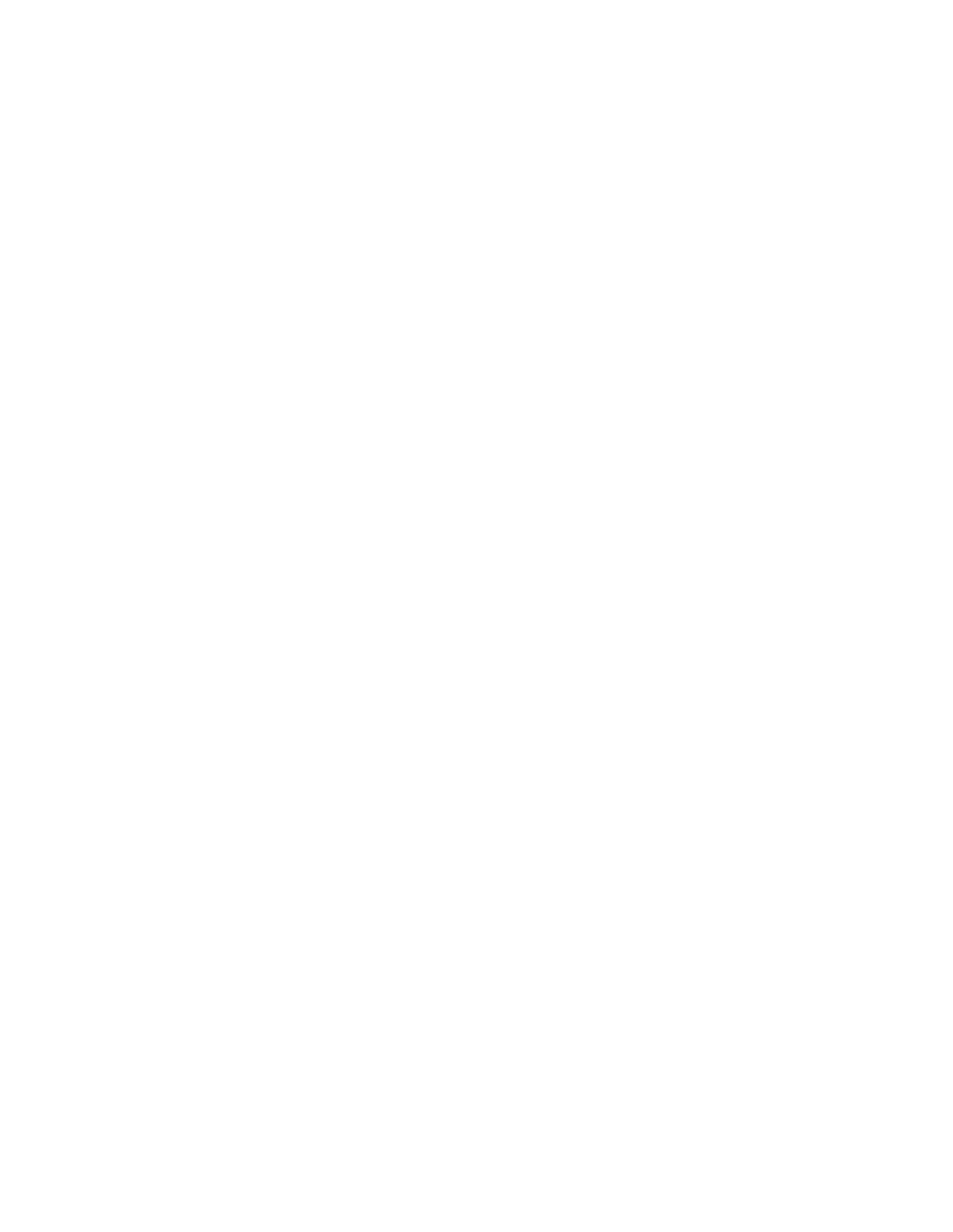

## **ISLAMORADA, VILLAGE OF ISLANDS REGULAR VILLAGE COUNCIL MEETING**

## **Founders Park Community Center 87000 Overseas Hwy Islamorada, FL 33036 February 28, 2013 5:30 PM**

## **I. CALL TO ORDER\ROLL CALL**

## **II. PLEDGE OF ALLEGIANCE**

## **III. PRESENTATIONS AND ANNOUNCEMENTS**

- **A.** Proclamation American Red Cross Month – March 2013
- **B.** Presentation by Bill Peebles Regarding State Legislative Priorities

## **IV. PUBLIC COMMENT**

## **V. AGENDA: Request for Deletion / Emergency Additions**

## **VI. CITIZENS' ADVISORY COMMITTEE UPDATES**

**A.** Report by Ad Hoc Solid Waste Services Citizens' Advisory **TAB 1** Committee – Chairperson Dave Boerner

#### **VII. VILLAGE MANAGER REPORTS AND UPDATES**

## **VIII. CONSENT AGENDA**

(All items on the Consent Agenda are considered routine by the Village Council and will be approved by one motion. There will be no separate discussion of these items unless a Councilmember so requests, in which event, the item will be moved to the Main Agenda.)

**A.** Minutes: **TAB 2**

January 11, 2013 Special Call Village Council Workshop

January 24, 2013 Regular Village Council Meeting

February 8, 2013 Regular Village Council Meeting Executive Session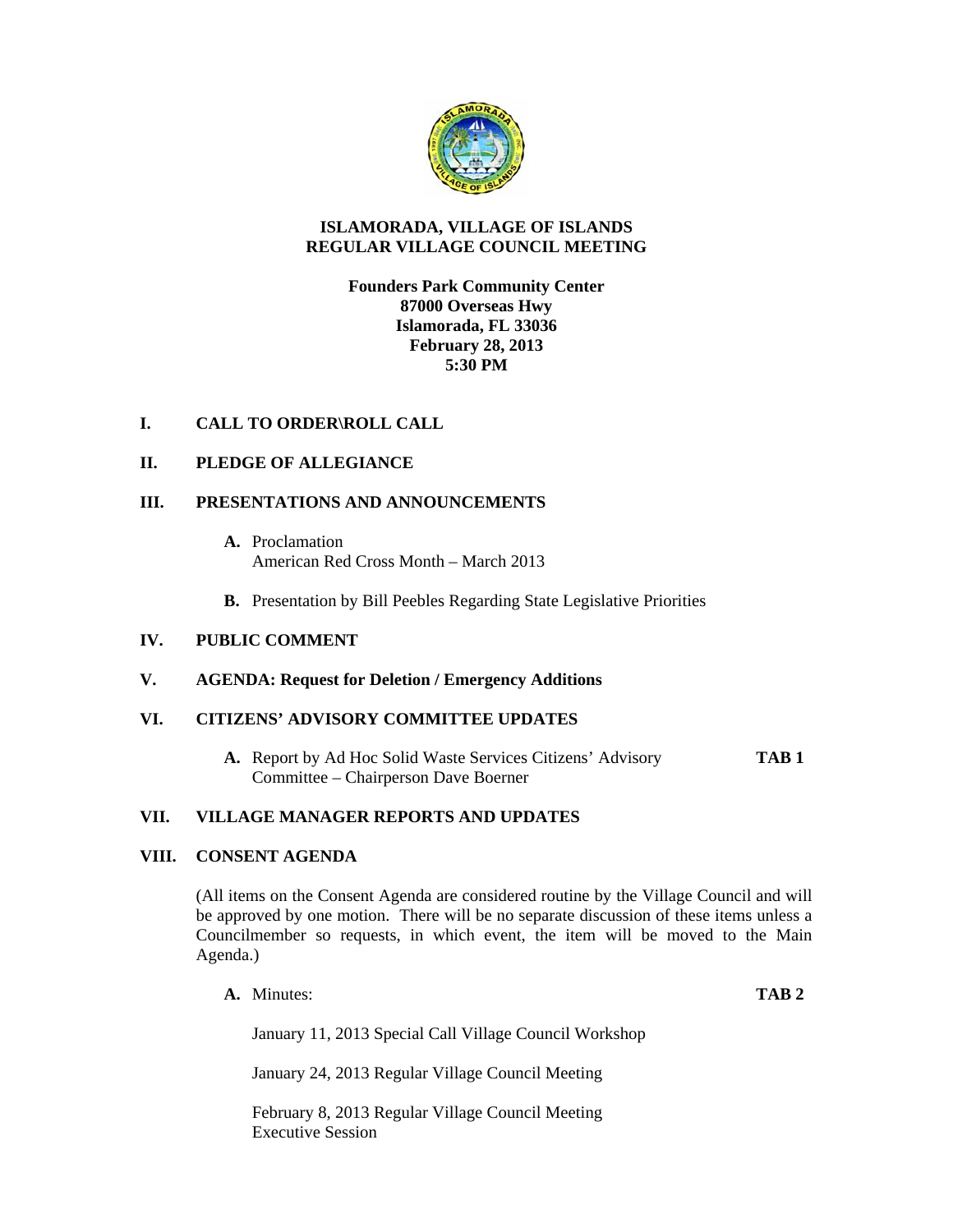## **IX. ORDINANCES**

**A.** First Reading – Ordinance Exempting Qualified Seniors Under **TAB 3**  Constitutional Amendment VII

**AN ORDINANCE OF ISLAMORADA, VILLAGE OF ISLANDS, FLORIDA, (THE "VILLAGE") AMENDING ARTICLE II OF CHAPTER 54 OF THE VILLAGE CODE, CREATING A NEW SECTION 54-32 RELATING TO AD VALOREM TAXATION TO PROVIDE FOR AN ADDITIONAL HOMESTEAD EXEMPTION FOR CERTAIN QUALIFYING SENIOR CITIZENS; GRANTING AN ADDITIONAL HOMESTEAD TAX EXEMPTION EQUAL TO THE ASSESSED VALUE OF HOMESTEAD PROPERTY IF THE PROPERTY HAS A JUST VALUE LESS THAN \$250,000 TO AN OWNER WHO HAS MAINTAINED PERMANENT RESIDENCY ON THE PROPERTY FOR NOT LESS THAN 25 YEARS, WHO HAS ATTAINED AGE 65, AND WHO HAS A LOW ANNUAL HOUSEHOLD INCOME AS DEFINED BY GENERAL LAW; PROVIDING FOR THE VILLAGE CLERK TO DELIVER A COPY OF THIS ORDINANCE TO THE MONROE COUNTY PROPERTY APPRAISER; PROVIDING FOR REPEAL OF ALL CONFILICTING ORDINANCES AND RESOLUTIONS; PROVIDING FOR SEVERABILITY; PROVIDING FOR INCLUSION IN THE CODE; AND PROVIDING FOR AN EFFECTIVE DATE** 

**B.** First Reading – Amendment to Floodplain Management Standards **TAB 4 Ordinance** 

**AN ORDINANCE OF ISLAMORADA, VILLAGE OF ISLANDS, FLORIDA, AMENDING CHAPTER 6 "BUILDINGS AND BUILDING REGULATIONS," ARTICLE III "FLOODPLAIN MANAGEMENT STANDARDS" OF THE CODE OF ORDINANCES TO PROVIDE FOR UPDATES AND CHANGES CONSISTENT WITH FEDERAL EMERGENCY MANAGEMENT AGENCY REQUIREMENTS AND STANDARDS; PROVIDING FOR REPEAL OF CONFLICTING PROVISIONS; PROVIDING FOR SEVERABILITY; PROVIDING FOR INCLUSION IN THE CODE; PROVIDING FOR TRANSMITTAL TO THE FLORIDA DEPARTMENT OF ECONOMIC OPPORTUNITY; AND PROVIDING FOR AN EFFECTIVE DATE** 

**X. QUASI-JUDICIAL** 

#### **XI. RESOLUTIONS**

**A.** Consideration of Mayfield Grant Funds Interlocal Funding **TAB 5**  Distribution Agreement for "Year Two of Four"